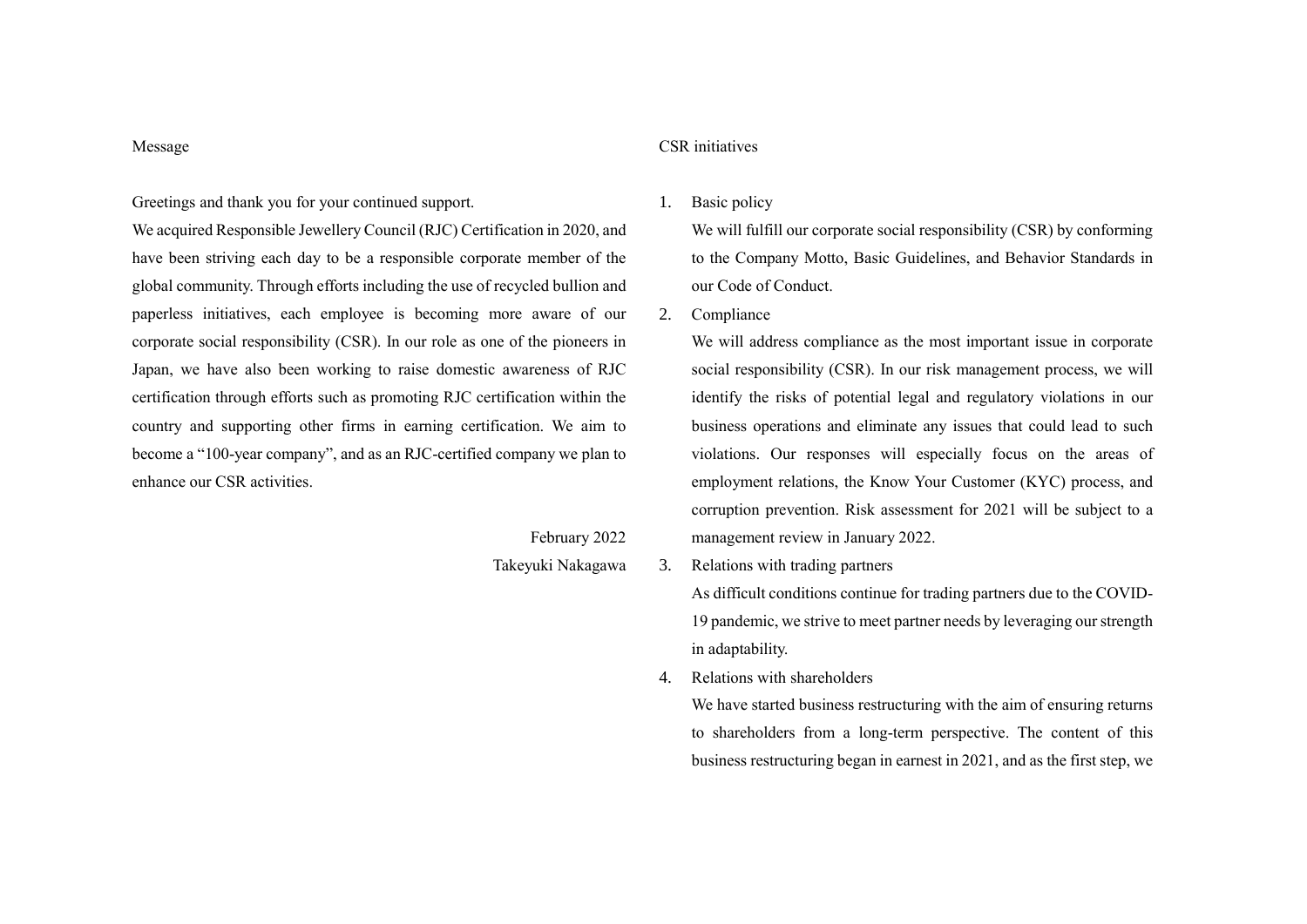have been promoting the reduction of capital to a level appropriate to the company's size and the consolidation of minority shareholders. We will strive to become a lean and strong enterprise with the aim of becoming a "100-year company".

5. Contributing to the community

As activities were constrained at each facility in 2021, as in 2020, due to COVID-19, we implemented activities that included the following: Kitakami Plant:

- $\Diamond$  Sponsored cleanup activities in the plant vicinity four times
- $\Diamond$  Raised money for the Green Fund
- $\Diamond$  Donated to support club activities at Iwate Prefectural Kurosawajiri Technical High School, adjacent to the plant

## Tsukuba Plant:

- $\Diamond$  Raised funds for the Japanese Red Cross Society and donated to the Ami Town Council of Welfare
- $\Diamond$  Participated in cleanup activities inside the industrial park
- $\Diamond$  Participated in patrols to check for illegal parking inside the industrial park

## Okachimachi Branch:

- $\Diamond$  Participated in community crime-prevention patrols
- $\Diamond$  Implemented crime-prevention drills in cooperation with Ueno Police Station and cooperated in efforts to strengthen crimeprevention structures within the community

### Ise Office:

- $\Diamond$  Participated in monthly community fire brigade activities
- $\Diamond$  Conducted cleanup activities at waste collection areas four times
- $\Diamond$  Participated in fundraising activities for the Central Community Chest of Japan

Kofu Branch:

 $\Diamond$  Donated to the local Asama Shrine

[Headquarters]

- $\Diamond$  Many employees participated in seminars organized by the Tokyo metropolitan government to enhance women's career opportunities
- $\Diamond$  Member of the Yanagibashi neighborhood association, supporting neighborhood association activities on a regular basis
- $\Diamond$  Donated to the local Suga Shrine
- 6. Relations with employees

As a company aiming to become a "100-year company", we have improved our personnel system with the cooperation of outside experts. We largely completed a new payroll structure in 2021, and finished laying the foundation for launching a new equitable personnel system in 2022. These efforts were intended to thoroughly revise the existing seniority-based personnel system and build an equitable system where employees are rewarded for their efforts. We expect to launch the new payroll system and a new personnel evaluation system in 2022, which will enable personnel management based on assigning the right people